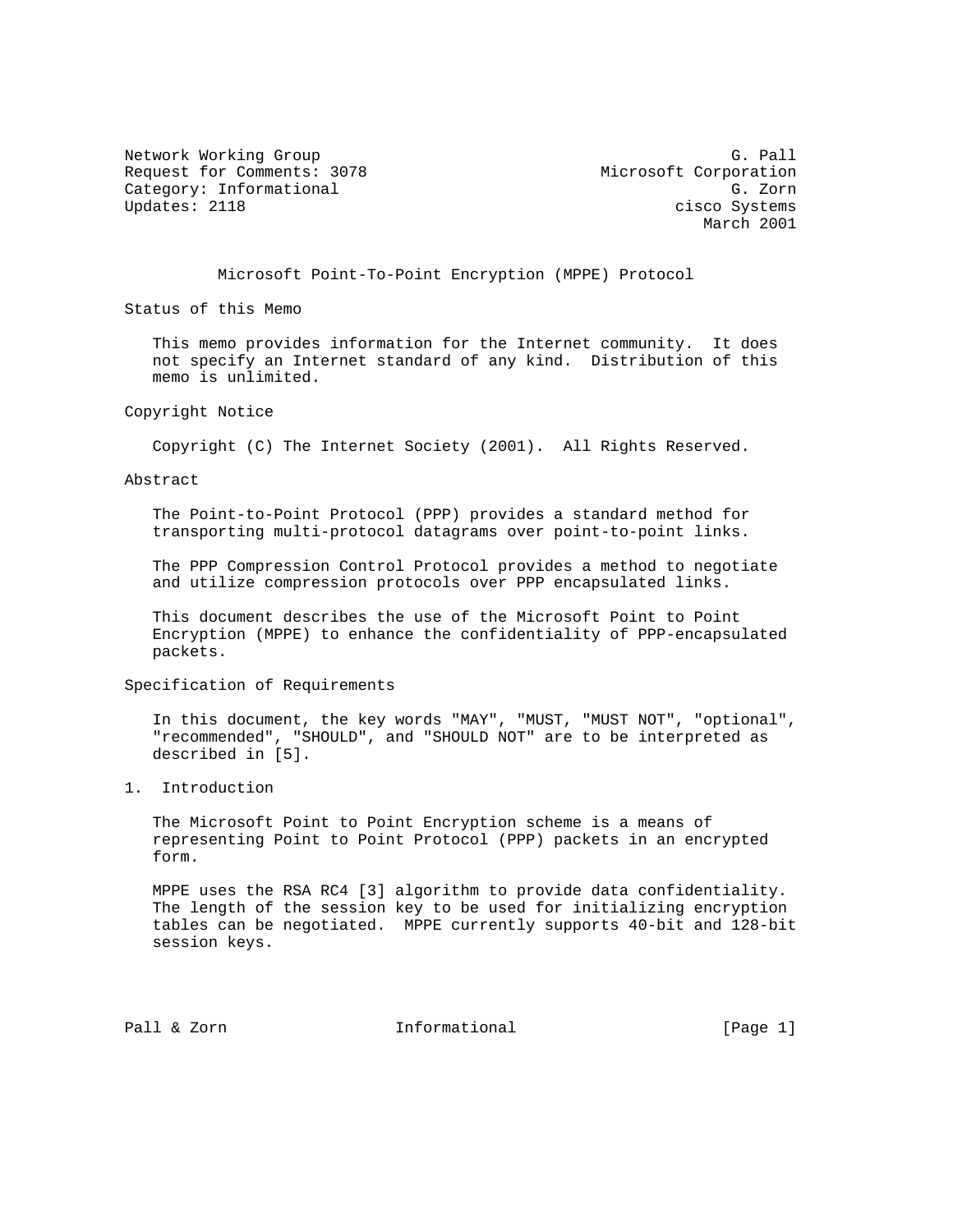MPPE session keys are changed frequently; the exact frequency depends upon the options negotiated, but may be every packet.

 MPPE is negotiated within option 18 [4] in the Compression Control Protocol.

2. Configuration Option Format

Description

 The CCP Configuration Option negotiates the use of MPPE on the link. By default (i.e., if the negotiation of MPPE is not attempted), no encryption is used. If, however, MPPE negotiation is attempted and fails, the link SHOULD be terminated.

 A summary of the CCP Configuration Option format is shown below. The fields are transmitted from left to right.

 $0$  1 2 3 0 1 2 3 4 5 6 7 8 9 0 1 2 3 4 5 6 7 8 9 0 1 2 3 4 5 6 7 8 9 0 1 +-+-+-+-+-+-+-+-+-+-+-+-+-+-+-+-+-+-+-+-+-+-+-+-+-+-+-+-+-+-+-+-+ | Type | Length | Supported Bits | +-+-+-+-+-+-+-+-+-+-+-+-+-+-+-+-+-+-+-+-+-+-+-+-+-+-+-+-+-+-+-+-+ Supported Bits +-+-+-+-+-+-+-+-+-+-+-+-+-+-+-+-+

Type

18

Length

6

Supported Bits

This field is 4 octets, most significant octet first.

| 1 0 9 8 7 6 5 4 3 2 1 0 9 8 7 6 5 4 3 2 1 0 9 8 7 6 5 4 3 2 1 0 |  |       |  |  |  |  |  |  |  |  |  |  |  |  |  |  |  |  |  |  |  |  |  |  |                   |  |
|-----------------------------------------------------------------|--|-------|--|--|--|--|--|--|--|--|--|--|--|--|--|--|--|--|--|--|--|--|--|--|-------------------|--|
|                                                                 |  |       |  |  |  |  |  |  |  |  |  |  |  |  |  |  |  |  |  |  |  |  |  |  |                   |  |
|                                                                 |  | l H I |  |  |  |  |  |  |  |  |  |  |  |  |  |  |  |  |  |  |  |  |  |  | $ M S L D $ $ C $ |  |
|                                                                 |  |       |  |  |  |  |  |  |  |  |  |  |  |  |  |  |  |  |  |  |  |  |  |  |                   |  |

Pall & Zorn **Informational Informational** [Page 2]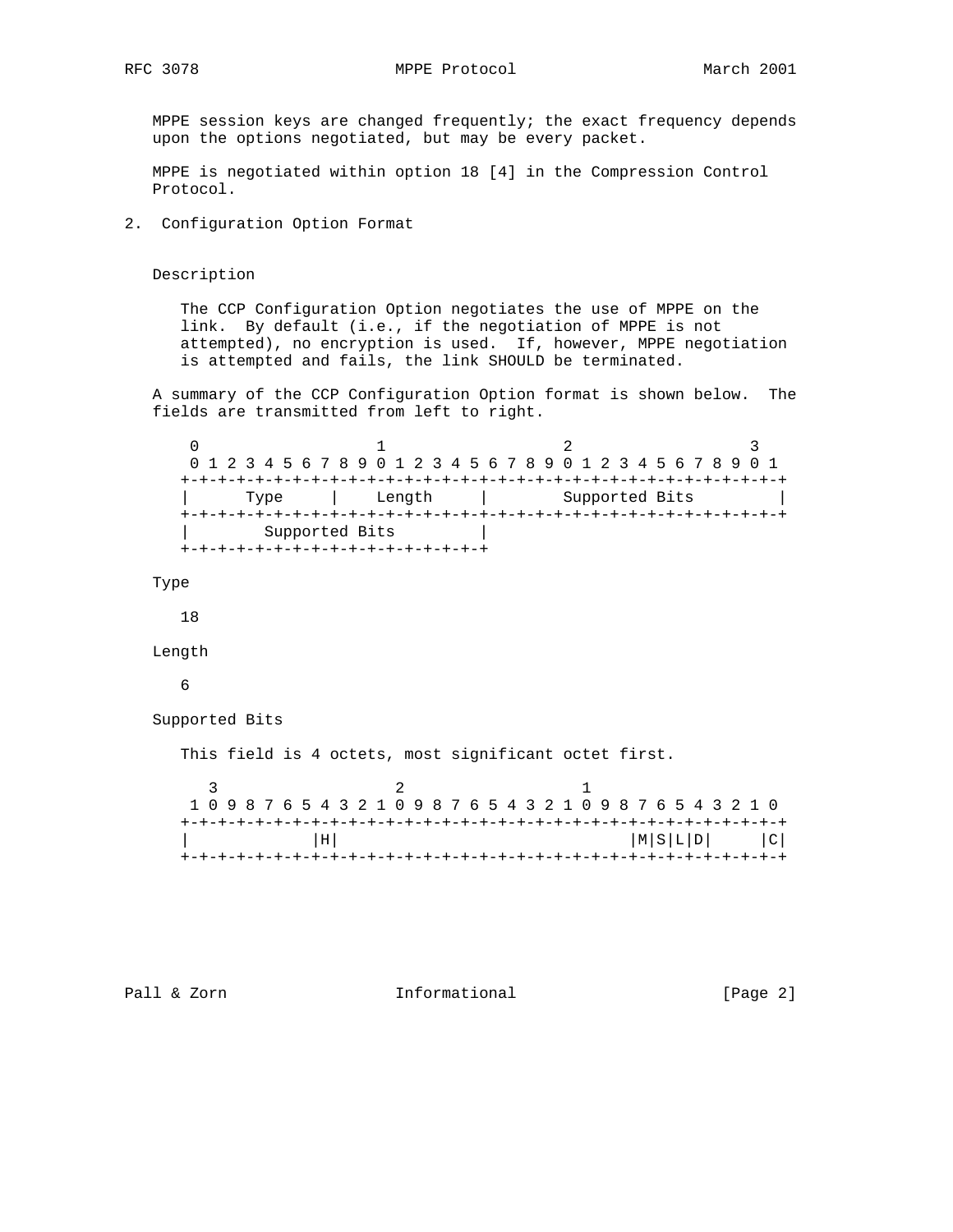The 'C' bit is used by MPPC [4] and is not discussed further in this memo. The 'D' bit is obsolete; although some older peers may attempt to negotiate this option, it SHOULD NOT be accepted. If the 'L' bit is set (corresponding to a value of 0x20 in the least significant octet), this indicates the desire of the sender to negotiate the use of 40-bit session keys. If the 'S' bit is set (corresponding to a value of 0x40 in the least significant octet), this indicates the desire of the sender to negotiate the use of 128-bit session keys. If the 'M' bit is set (corresponding to a value of 0x80 in the least significant octet), this indicates the desire of the sender to negotiate the use of 56-bit session keys. If the 'H' bit is set (corresponding to a value of 0x01 in the most significant octet), this indicates that the sender wishes to negotiate the use of stateless mode, in which the session key is changed after the transmission of each packet (see section 10, below). In the following discussion, the 'S', 'M' and 'L' bits are sometimes referred to collectively as "encryption options".

All other bits are reserved and MUST be set to 0.

#### 2.1. Option Negotiation

 MPPE options are negotiated as described in [2]. In particular, the negotiation initiator SHOULD request all of the options it supports. The responder SHOULD NAK with a single encryption option (note that stateless mode may always be negotiated, independent of and in addition to an encryption option). If the responder supports more than one encryption option in the set requested by the initiator, the option selected SHOULD be the "strongest" option offered. Informally, the strength of the MPPE encryption options may be characterized as follows:

 STRONGEST 128-bit encryption ('S' bit set) 56-bit encryption ('M' bit set) 40-bit encryption ('L' bit set) WEAKEST

 This characterization takes into account the generally accepted strength of the cipher.

 The initiator SHOULD then either send another request containing the same option(s) as the responder's NAK or cancel the negotiation, dropping the connection.

Pall & Zorn **Informational** [Page 3]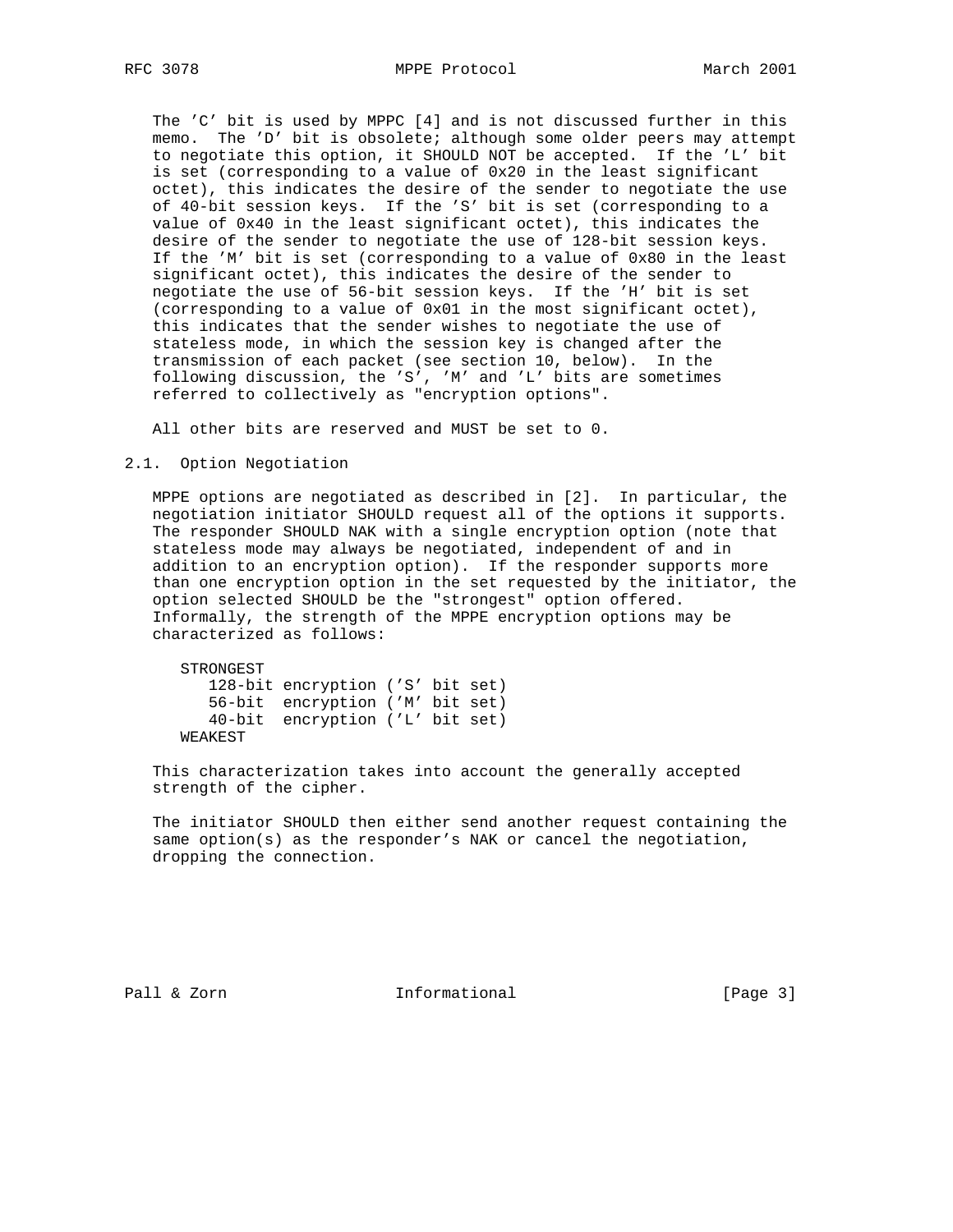## 3. MPPE Packets

 Before any MPPE packets are transmitted, PPP MUST reach the Network- Layer Protocol phase and the CCP Control Protocol MUST reach the Opened state.

 Exactly one MPPE datagram is encapsulated in the PPP Information field. The PPP Protocol field indicates type 0x00FD for all encrypted datagrams.

 The maximum length of the MPPE datagram transmitted over a PPP link is the same as the maximum length of the Information field of a PPP encapsulated packet.

 Only packets with PPP Protocol numbers in the range 0x0021 to 0x00FA are encrypted. Other packets are not passed thru the MPPE processor and are sent with their original PPP Protocol numbers.

Padding

 It is recommended that padding not be used with MPPE. If the sender uses padding it MUST negotiate the Self-Describing- Padding Configuration option [10] during LCP phase and use self-describing pads.

Reliability and Sequencing

 The MPPE scheme does not require a reliable link. Instead, it relies on a 12-bit coherency count in each packet to keep the encryption tables synchronized. If stateless mode has not been negotiated and the coherency count in the received packet does not match the expected count, the receiver MUST send a CCP Reset-Request packet to cause the resynchronization of the RC4 tables.

MPPE expects packets to be delivered in sequence.

 MPPE MAY be used over a reliable link, as described in "PPP Reliable Transmission" [6], but this typically just adds unnecessary overhead since only the coherency count is required.

Data Expansion

 The MPPE scheme does not expand or compress data. The number of octets input to and output from the MPPE processor are the same.

Pall & Zorn **Informational** [Page 4]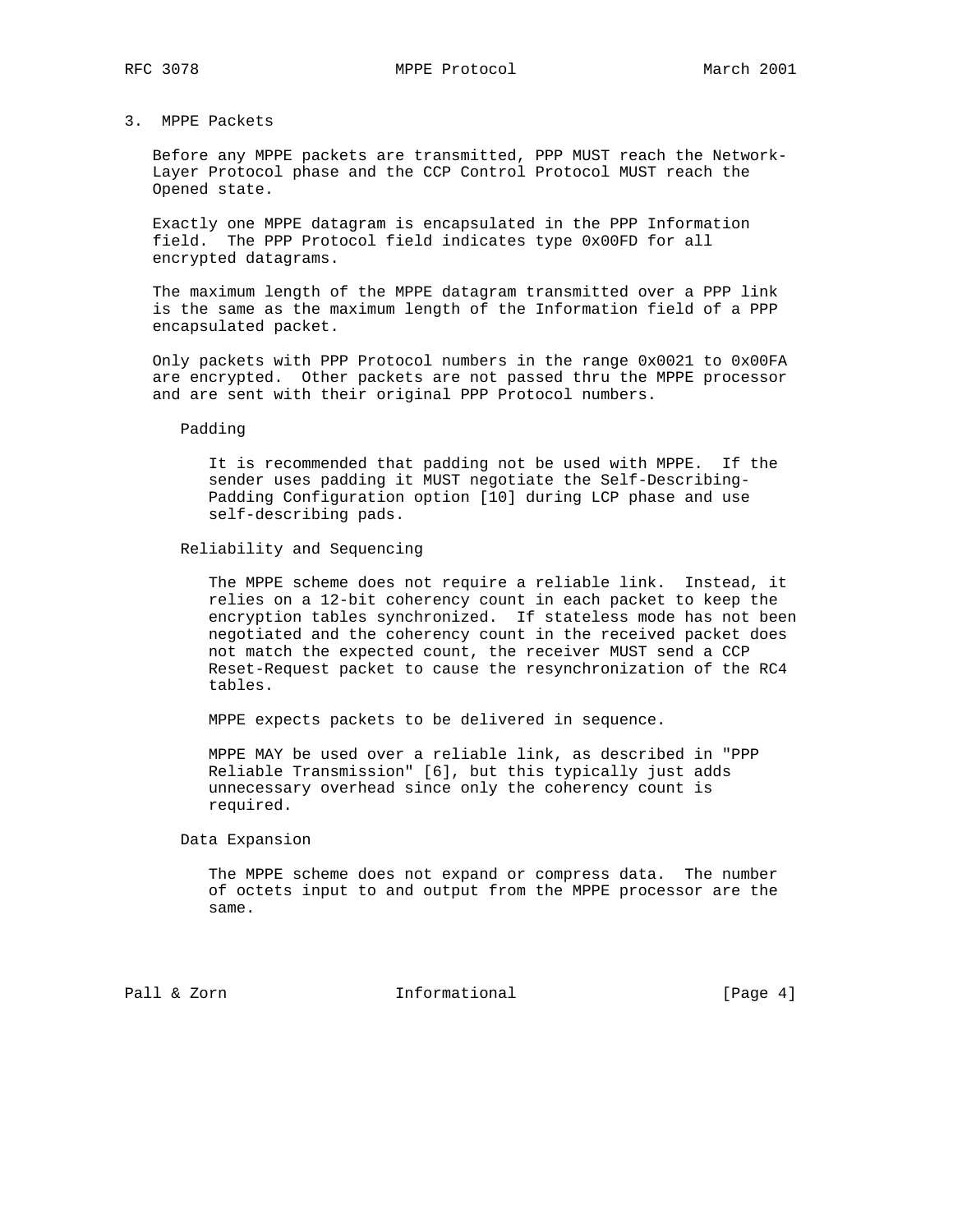RFC 3078 MPPE Protocol March 2001

## 3.1. Packet Format

 A summary of the MPPE packet format is shown below. The fields are transmitted from left to right.

0  $1$  2 3 0 1 2 3 4 5 6 7 8 9 0 1 2 3 4 5 6 7 8 9 0 1 2 3 4 5 6 7 8 9 0 1 +-+-+-+-+-+-+-+-+-+-+-+-+-+-+-+-+-+-+-+-+-+-+-+-+-+-+-+-+-+-+-+-+ PPP Protocol  $|A|B|C|D|$  Coherency Count | +-+-+-+-+-+-+-+-+-+-+-+-+-+-+-+-+-+-+-+-+-+-+-+-+-+-+-+-+-+-+-+-+ | Encrypted Data... +-+-+-+-+-+-+-+-+-+-+-+-+-+-+-+-+

PPP Protocol

 The PPP Protocol field is described in the Point-to-Point Protocol Encapsulation [1].

 When MPPE is successfully negotiated by the PPP Compression Control Protocol, the value of this field is 0x00FD. This value MAY be compressed when Protocol-Field-Compression is negotiated.

Bit A

 This bit indicates that the encryption tables were initialized before this packet was generated. The receiver MUST re initialize its tables with the current session key before decrypting this packet. This bit is referred to as the FLUSHED bit in this document. If the stateless option has been negotiated, this bit MUST be set on every encrypted packet. Note that MPPC and MPPE both recognize the FLUSHED bit; therefore, if the stateless option is negotiated, it applies to both MPPC and MPPE.

### Bit B

This bit does not have any significance in MPPE.

Bit C

This bit does not have any significance in MPPE.

#### Bit D

 This bit set to 1 indicates that the packet is encrypted. This bit set to 0 means that this packet is not encrypted.

# Pall & Zorn **Informational Informational** [Page 5]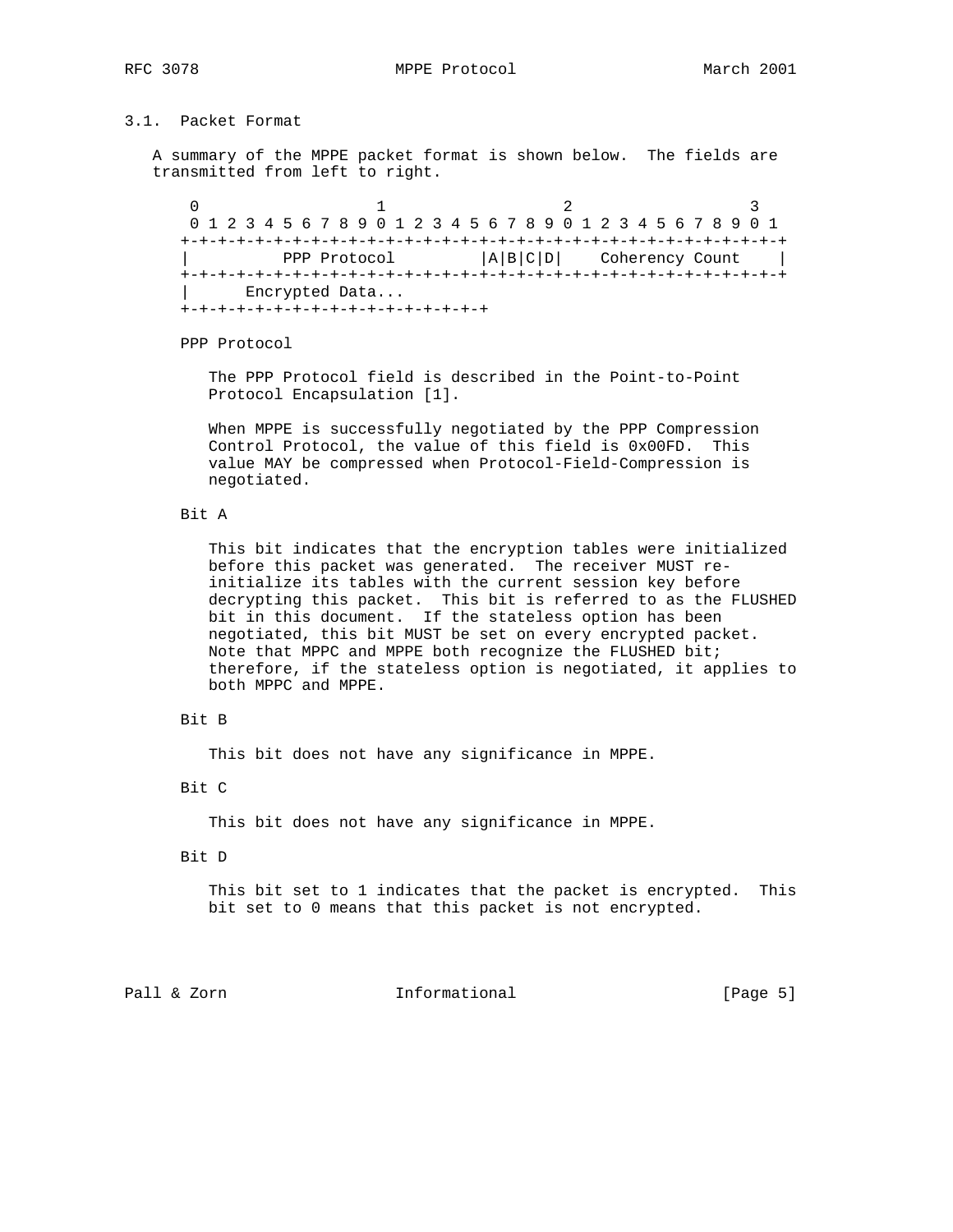Coherency Count

 The coherency count is used to assure that the packets are sent in proper order and that no packet has been dropped. It is a monotonically increasing counter which incremented by 1 for each packet sent. When the counter reaches 4095 (0x0FFF), it is reset to 0.

Encrypted Data

 The encrypted data begins with the protocol field. For example, in case of an IP packet (0x0021 followed by an IP header), the MPPE processor will first encrypt the protocol field and then encrypt the IP header.

 If the packet contains header compression, the MPPE processor is applied AFTER header compression is performed and MUST be applied to the compressed header as well. For example, if a packet contained the protocol type 0x002D (for a compressed TCP/IP header), the MPPE processor would first encrypt 0x002D and then it would encrypt the compressed Van-Jacobsen TCP/IP header.

Implementation Note

 If both MPPE and MPPC are negotiated on the same link, the MPPE processor MUST be invoked after the MPPC processor by the sender and the MPPE processor MUST be invoked before the MPPC processor by the receiver.

4. Initial Session Keys

 In the current implementation, initial session keys are derived from peer credentials; however, other derivation methods are possible. For example, some authentication methods (such as Kerberos [8] and TLS [9]) produce session keys as side effects of authentication; these keys may be used by MPPE in the future. For this reason, the techniques used to derive initial MPPE session keys are described in separate documents.

5. Initializing RC4 Using a Session Key

 Once an initial session key has been derived, the RC4 context is initialized as follows:

rc4\_key(RC4Key, Length\_Of\_Key, Initial\_Session\_Key)

Pall & Zorn **Informational** [Page 6]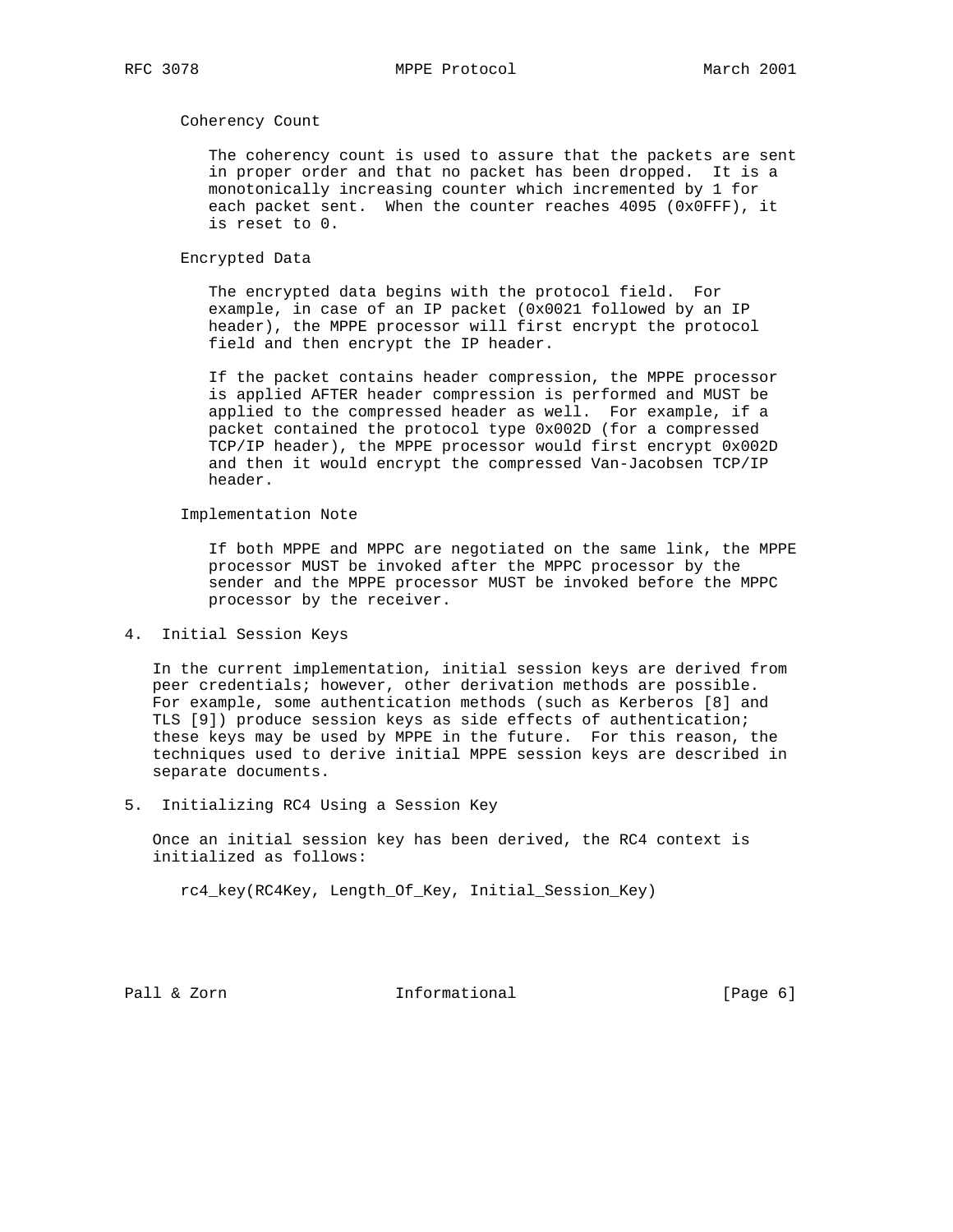## 6. Encrypting Data

 Once initialized, data is encrypted using the following function and transmitted with the CCP and MPPE headers.

EncryptedData = rc4(RC4Key, Length\_Of\_Data, Data)

7. Changing Keys

7.1. Stateless Mode Key Changes

 If stateless encryption has been negotiated, the session key changes every time the coherency count changes; i.e., on every packet. In stateless mode, the sender MUST change its key before encrypting and transmitting each packet and the receiver MUST change its key after receiving, but before decrypting, each packet (see "Synchronization", below).

7.2. Stateful Mode Key Changes

 If stateful encryption has been negotiated, the sender MUST change its key before encrypting and transmitting any packet in which the low order octet of the coherency count equals 0xFF (the "flag" packet), and the receiver MUST change its key after receiving, but before decrypting, a "flag" packet (see "Synchronization", below).

7.3. The MPPE Key Change Algorithm

The following method is used to change keys:

```
 /*
      * SessionKeyLength is 8 for 40-bit keys, 16 for 128-bit keys.
*
      * SessionKey is the same as StartKey in the first call for
       * a given session.
       */
     void
     GetNewKeyFromSHA(
     IN unsigned char *StartKey,
     IN unsigned char *SessionKey,
     IN unsigned long SessionKeyLength
     OUT unsigned char *InterimKey )
    \{ unsigned char Digest[20];
        ZeroMemory(Digest, 20);
```
Pall & Zorn **Informational Informational** [Page 7]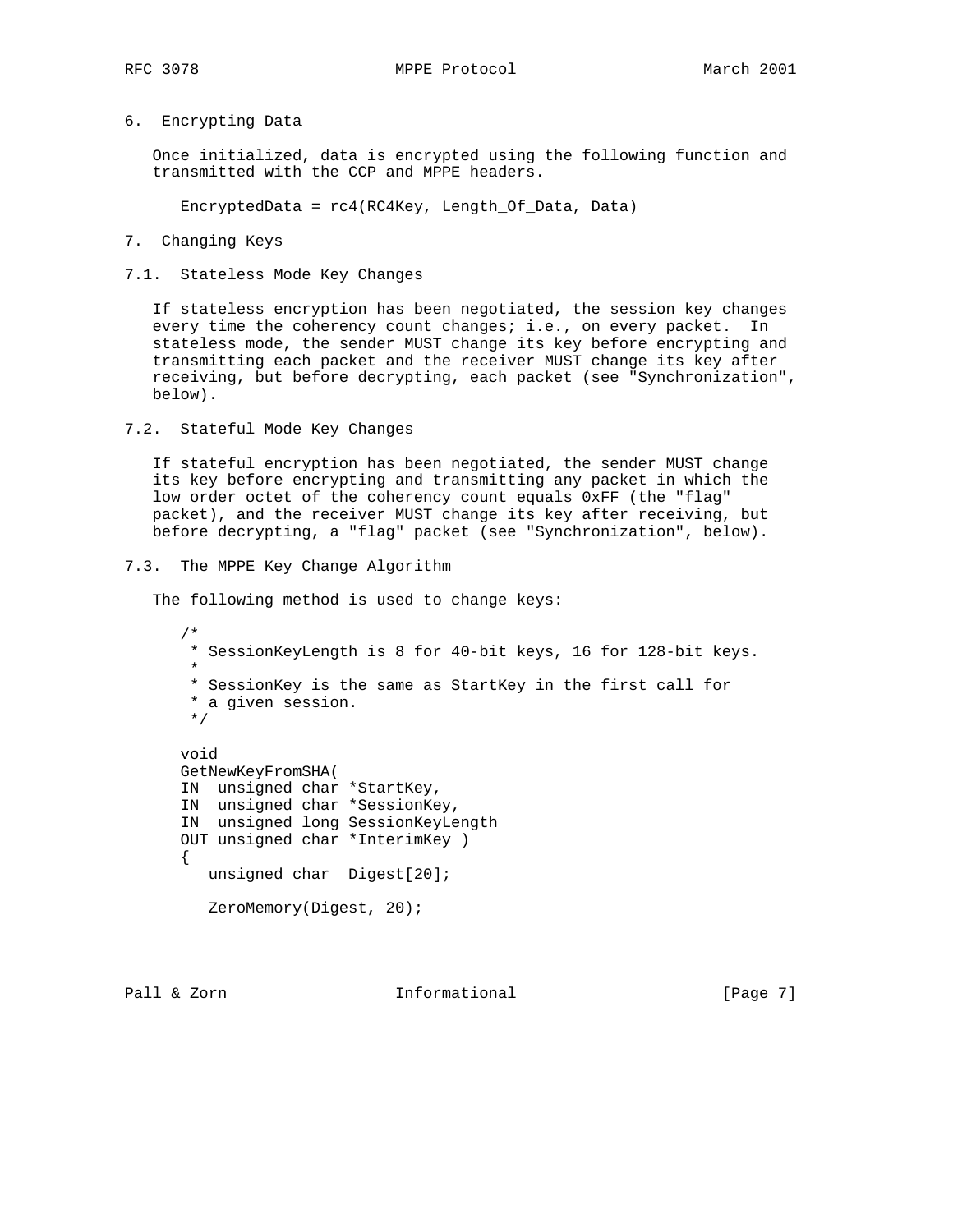```
 /*
    * SHAInit(), SHAUpdate() and SHAFinal()
    * are an implementation of the Secure
    * Hash Algorithm [7]
    */
   SHAInit(Context);
   SHAUpdate(Context, StartKey, SessionKeyLength);
   SHAUpdate(Context, SHApad1, 40);
   SHAUpdate(Context, SessionKey, SessionKeyLength);
   SHAUpdate(Context, SHApad2, 40);
   SHAFinal(Context, Digest);
   MoveMemory(InterimKey, Digest, SessionKeyLength);
}
```
The RC4 tables are re-initialized using the newly created interim key:

rc4\_key(RC4Key, Length\_Of\_Key, InterimKey)

 Finally, the interim key is encrypted using the new tables to produce a new session key:

SessionKey = rc4(RC4Key, Length\_Of\_Key, InterimKey)

 For 40-bit session keys the most significant three octets of the new session key are now set to 0xD1, 0x26 and 0x9E respectively; for 56 bit keys, the most significant octet is set to 0xD1.

Finally, the RC4 tables are re-initialized using the new session key:

rc4\_key(RC4Key, Length\_Of\_Key, SessionKey)

8. Synchronization

 Packets may be lost during transfer. The following sections describe synchronization for both the stateless and stateful cases.

8.1. Stateless Synchronization

 If stateless encryption has been negotiated and the coherency count in the received packet (C1) is greater than the coherency count in the last packet previously received (C2), the receiver MUST perform N = C1 - C2 key changes before decrypting the packet, in order to ensure that its session key is synchronized with the session key of the sender. Normally, the value of N will be 1; however, if intervening packets have been lost, N may be greater than 1. For example, if  $C1 = 5$  and  $C2 = 02$  then  $N = 3$  key changes are required.

Pall & Zorn **Informational Informational** [Page 8]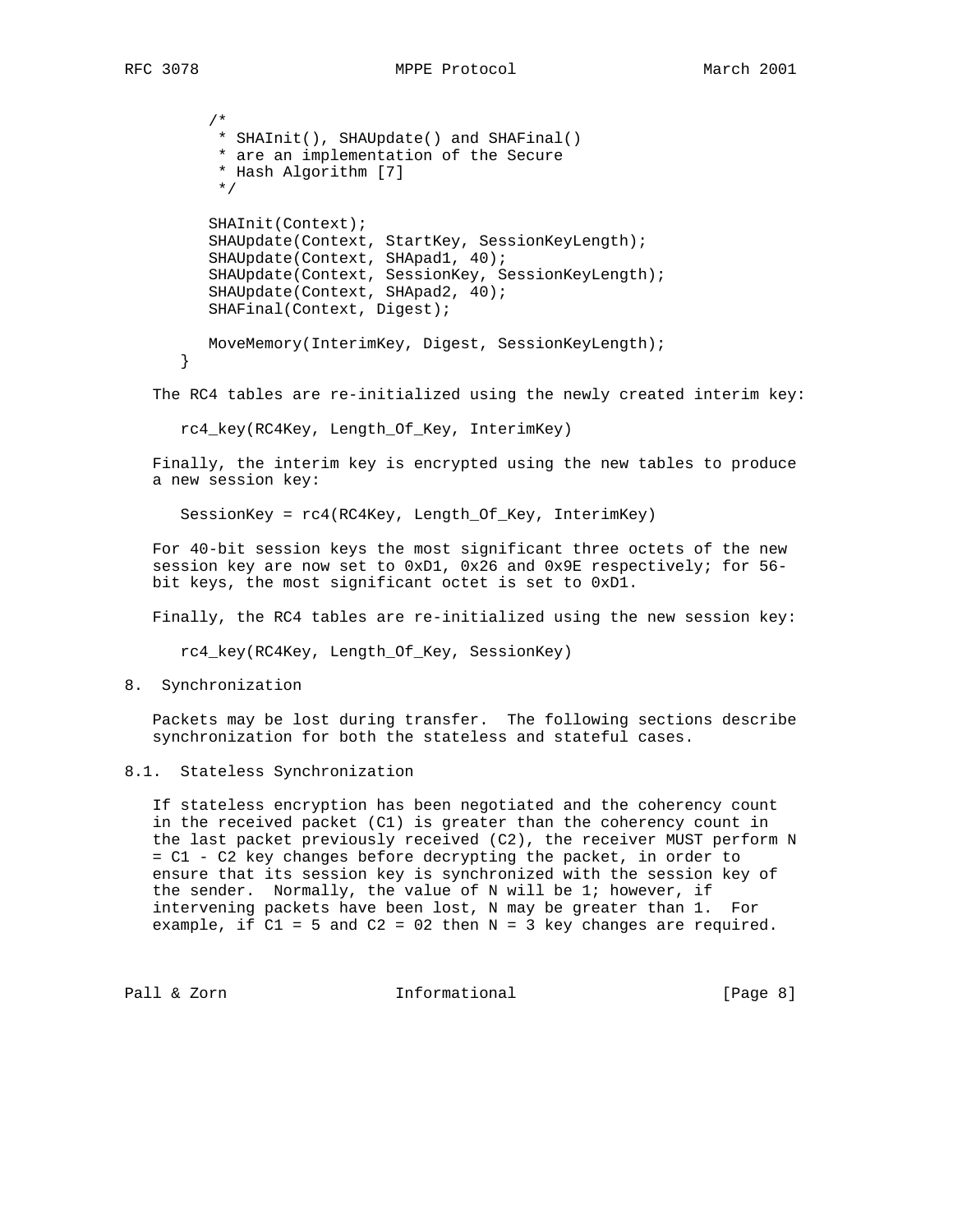Since the FLUSHED bit is set on every packet if stateless encryption was negotiated, the transmission of CCP Reset-Request packets is not required for synchronization.

8.2. Stateful Synchronization

 If stateful encryption has been negotiated, the sender MUST change its key before encrypting and transmitting any packet in which the low order octet of the coherency count equals 0xFF (the "flag" packet), and the receiver MUST change its key after receiving, but before decrypting, a "flag" packet. However, the "flag" packet may be lost. If this happens, the low order octet of the coherency count in the received packet will be less than that in the last packet previously received. In this case, the receiver MUST perform a key change before decrypting the newly received packet, (since the sender will have changed its key before transmitting the packet), then send a CCP Reset-Request packet (see below). It is possible that 256 or more consecutive packets could be lost; the receiver SHOULD detect this condition and perform the number of key changes necessary to resynchronize with the sender.

 If packet loss is detected while using stateful encryption, the receiver MUST drop the packet and send a CCP Reset-Request packet without data. After transmitting the CCP Reset-Request packet, the receiver SHOULD silently discard all packets until a packet is received with the FLUSHED bit set. On receiving a packet with the FLUSHED bit set, the receiver MUST set its coherency count to the one received in that packet and re-initialize its RC4 tables using the current session key:

rc4\_key(RC4Key, Length\_Of\_Key, SessionKey)

 When the sender receives a CCP Reset-Request packet, it MUST re initialize its own RC4 tables using the same method and set the FLUSHED bit in the next packet sent. Thus synchronization is achieved without a CCP Reset-Ack packet.

9. Security Considerations

 Because of the way that the RC4 tables are reinitialized during stateful synchronization, it is possible that two packets may be encrypted using the same key. For this reason, the stateful mode SHOULD NOT be used in lossy network environments (e.g., layer two tunnels on the Internet).

Pall & Zorn **Informational** [Page 9]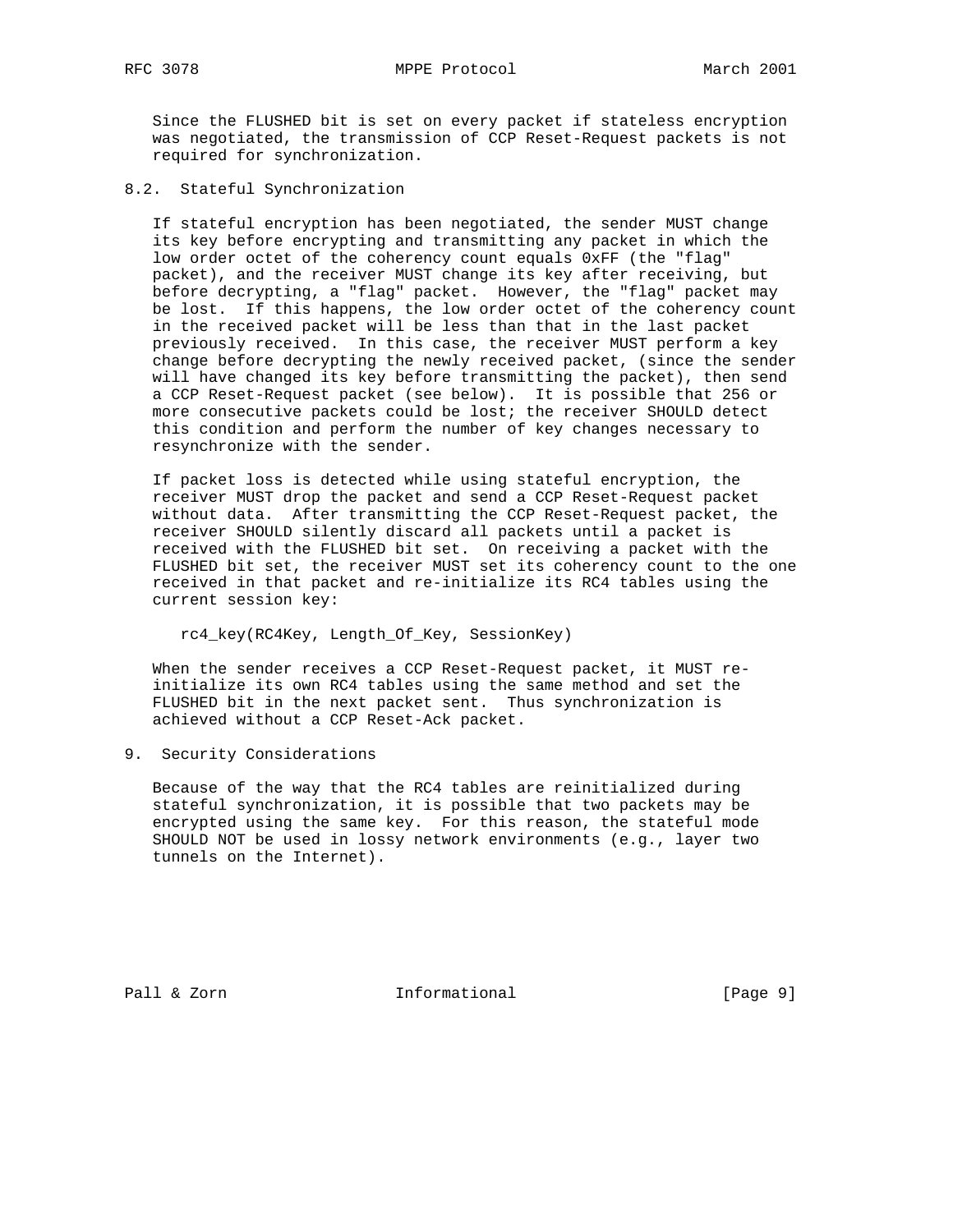Since the MPPE negotiation is not integrity protected, an active attacker could alter the strength of the keys used by modifying the Supported Bits field of the CCP Configuration Option packet. The effects of this attack can be minimized through appropriate peer configuration, however.

 Peers MUST NOT transmit user data until the MPPE negotiation is complete.

 It is possible that an active attacker could modify the coherency count of a packet, causing the peers to lose synchronization.

 An active denial-of-service attack could be mounted by methodically inverting the value of the 'D' bit in the MPPE packet header.

10. References

- [1] Simpson, W., Editor, "The Point-to-Point Protocol (PPP)", STD 51, RFC 1661, July 1994.
- [2] Rand, D., "The PPP Compression Control Protocol (CCP)", RFC 1962, June 1996.
- [3] RC4 is a proprietary encryption algorithm available under license from RSA Data Security Inc. For licensing information, contact:

 RSA Data Security, Inc. 100 Marine Parkway Redwood City, CA 94065-1031

- [4] Pall, G., "Microsoft Point-to-Point Compression (MPPC) Protocol", RFC 2118, March 1997.
- [5] Bradner, S., "Key words for use in RFCs to Indicate Requirement Levels", BCP 14, RFC 2119, March 1997.
- [6] Rand, D., "PPP Reliable Transmission", RFC 1663, July 1994.
- [7] "Secure Hash Standard", Federal Information Processing Standards Publication 180-1, National Institute of Standards and Technology, April 1995.
- [8] Kohl, J. and C. Neuman "The Kerberos Network Authentication System (V5)", RFC 1510, September 1993.
- [9] Dierks, T. and C. Allen, "The TLS Protocol Version 1.0", RFC 2246, January 1999.

Pall & Zorn **Informational** [Page 10]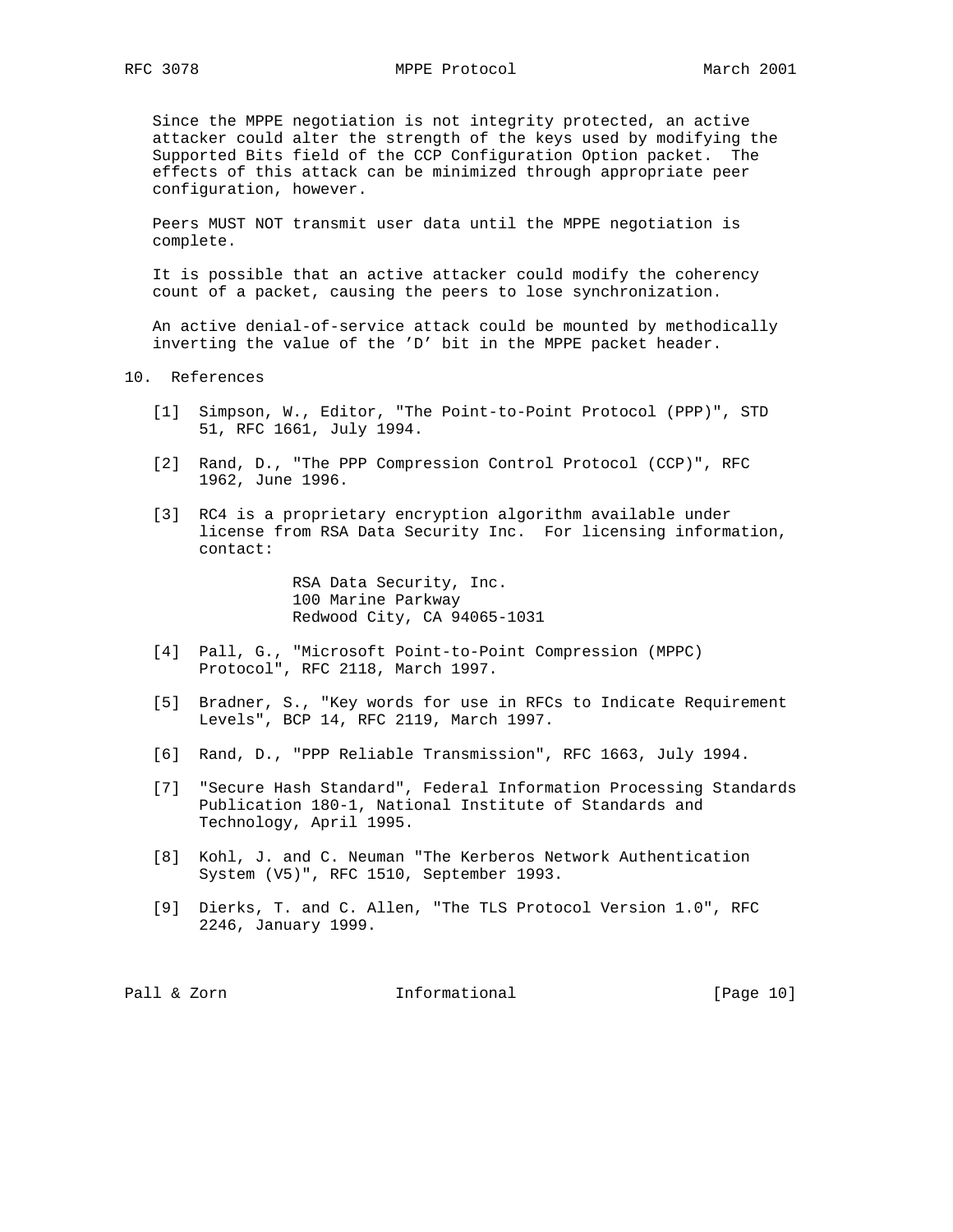RFC 3078 MPPE Protocol March 2001

- [10] Simpson, W., Editor, "PPP LCP Extensions", RFC 1570, January 1994.
- 11. Acknowledgements

 Anthony Bell, Richard B. Ward, Terence Spies and Thomas Dimitri, all of Microsoft Corporation, significantly contributed to the design and development of MPPE.

 Additional thanks to Robert Friend, Joe Davies, Jody Terrill, Archie Cobbs, Mark Deuser, and Jeff Haag, for useful feedback.

12. Authors' Addresses

Questions about this memo can be directed to:

 Gurdeep Singh Pall Microsoft Corporation One Microsoft Way Redmond, Washington 98052 USA

 Phone: +1 425 882 8080 Fax: +1 425 936 7329 EMail: gurdeep@microsoft.com

 Glen Zorn cisco Systems 500 108th Avenue N.E. Suite 500 Bellevue, Washington 98004 USA

 Phone: +1 425 438 8218 Fax: +1 425 438 1848 EMail: gwz@cisco.com

Pall & Zorn **Informational** [Page 11]